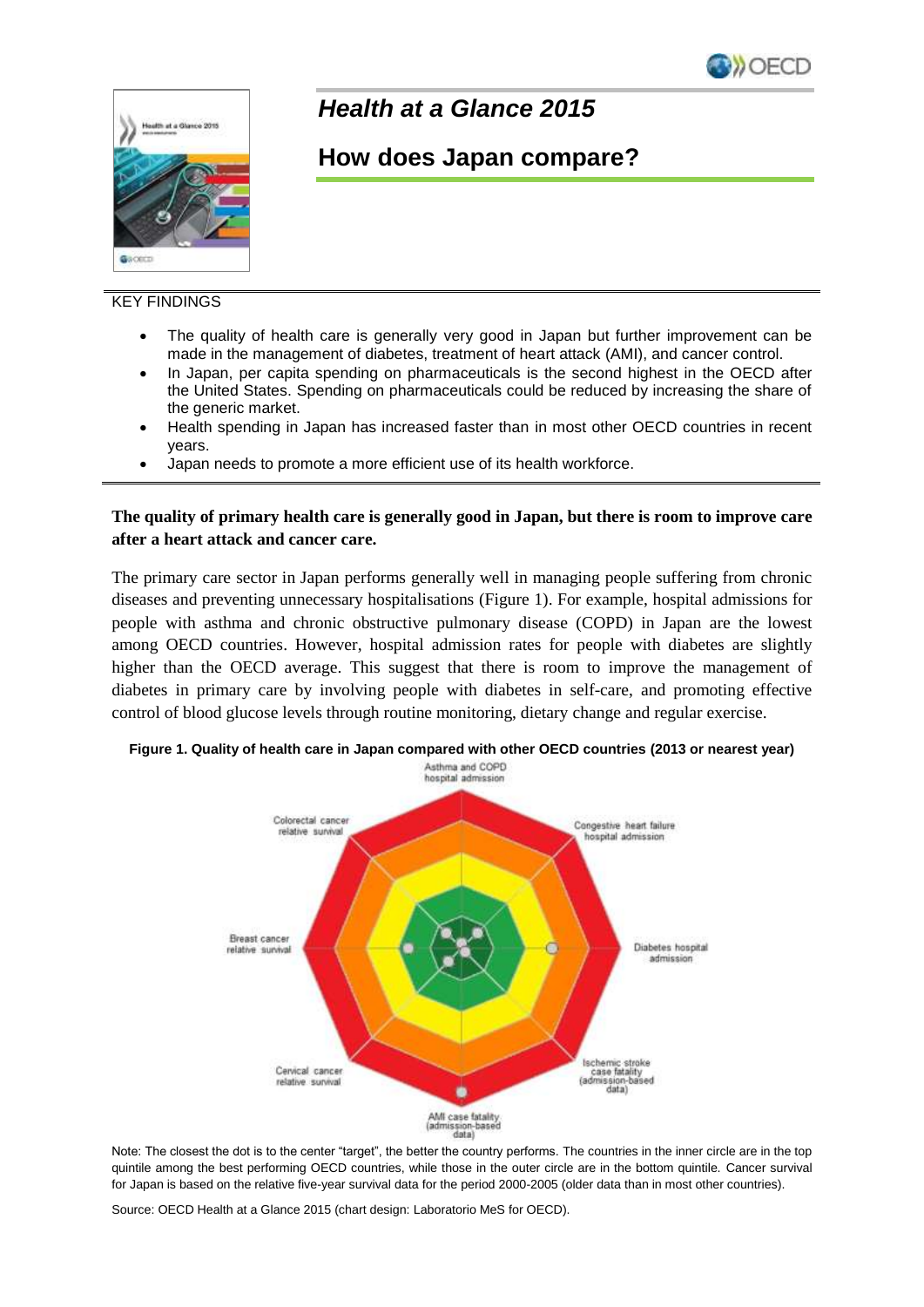The quality of acute care in hospital in Japan is mixed. For example, the proportion of patients dying after being admitted for a stroke is the lowest among OECD countries, with a case-fatality rate less than half the OECD average. However, Japanese hospitals generally do not perform well in saving the lives of patients admitted for a heart attack (AMI): the proportion of patients dying after being admitted at the hospital for a heart attack is 50% higher than the OECD average. This may reflect differences in emergency care, diagnosis and treatment patterns for people having a heart attack in Japan compared with other countries.

There is also room to strengthen cancer control. The survival of people diagnosed with breast, cervical and colorectal cancer is high in Japan compared with most other OECD countries, even though the data for Japan is almost ten years older than in other countries. Efforts need to be accelerated to regularly monitor the quality of cancer care and cancer outcomes. Further increases in cancer survival might be achieved by promoting greater screening coverage. Screening rates for cervical and breast cancer have increased in Japan in recent years, but are still low with only about 40% of women in the recommended age groups being screened, compared with an average of about 60% across OECD countries.

### **Strong growth in health spending and pharmaceutical spending needs to be accompanied by measures to improve efficiency**

*Health at a Glance 2015* also shows that health expenditure in Japan has in recent years increased much more rapidly than in most other OECD countries. The health spending share of GDP in Japan is now well above the OECD average (10.2% in 2013 compared with an OECD average of 8.9%, excluding investments).

This strong growth in health spending was driven at least partly by strong growth in pharmaceutical spending. Public spending on pharmaceuticals in Japan has increased at a rate of nearly 5% per year in real terms since 2009. This contrasts with recent trends in many other OECD countries where public spending on pharmaceuticals has come down following the economic crisis. Per capita spending on pharmaceuticals in Japan is now the second highest among OECD countries after the United States, and 45% higher than the OECD average. As a share of GDP, pharmaceutical spending in Japan accounts for 2.1% of GDP, the third highest share after Greece and Hungary. This is 50% higher than the OECD average (1.4%).

All OECD countries see the development of generic markets as a good opportunity to increase efficiency in pharmaceutical spending. Japan has also introduced a number of incentives to boost the development of generic markets. However, the share of generics still remains very low in Japan, accounting for only 11% of the total value of the pharmaceutical market, less than half of the OECD average (Figure 2).